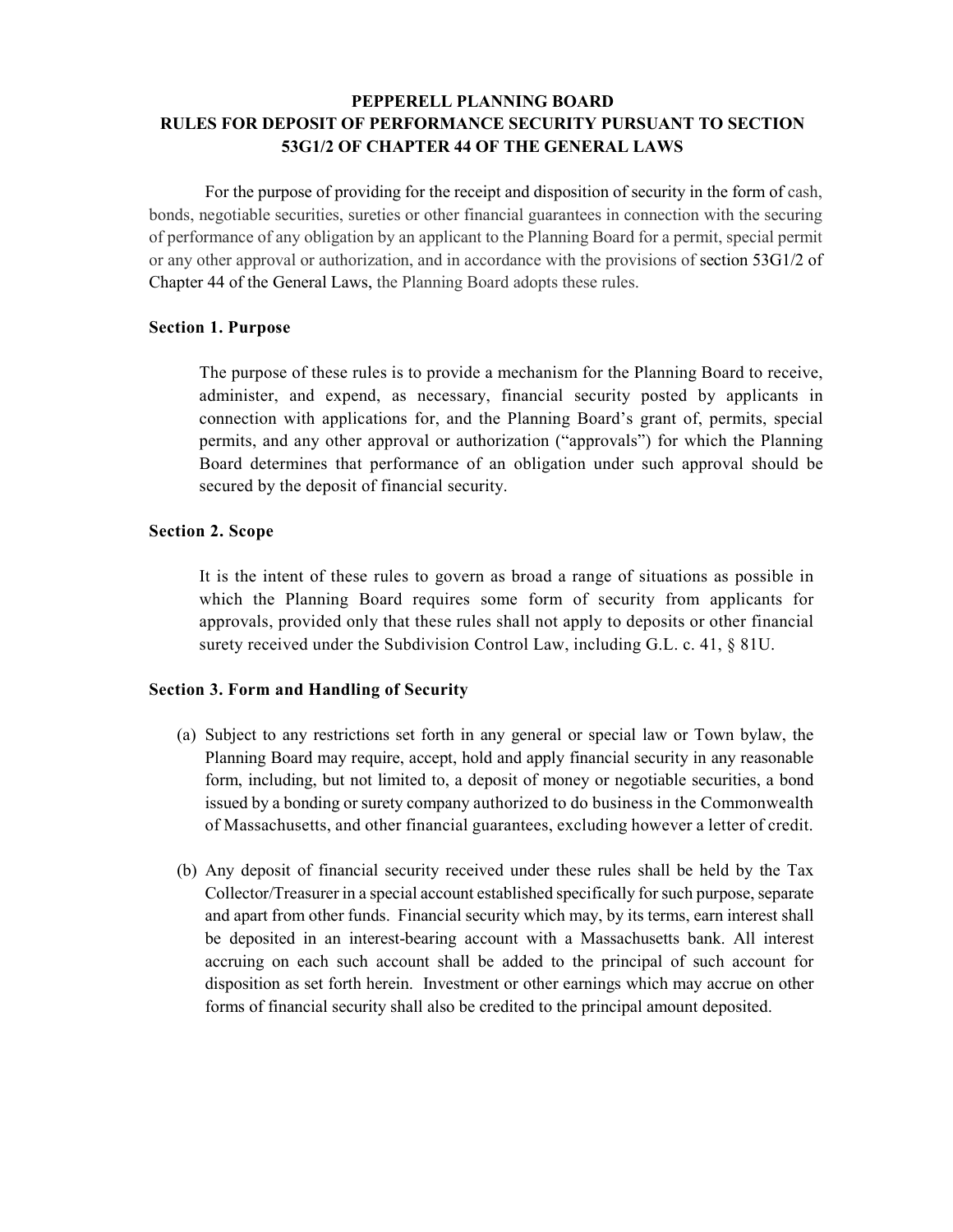#### **Section 4. Performance Standards**

- (a) The Planning Board shall be responsible for determining, in the exercise of its reasonable discretion and in good faith, the extent, quality and adequacy of any work done by or on behalf of such applicant or performance by such applicant of the obligation for which such financial security was given. The Planning Board may, but need not, reduce the amount of financial security held upon proof of satisfactory partial work or performance by such applicant, provided that nothing herein shall require that any such reduction be in any particular proportion to the extent of such performance.
- (b) If and when the Planning Board determines that such applicant has fully and satisfactorily completed all work and performed all obligations for which such financial security was given, such security shall be released and returned to the applicant, including any accrued interest or other earnings, as the case may be.

## **Section 5. Default**

- (a) If the Planning Board determines at any time that the applicant who posted such financial security is in default of his, her or its obligations, whether because of a failure to complete such work or performance by a designated deadline or the unsatisfactory quality of such applicant's work or performance, or otherwise, the Planning Board may declare such applicant to be in default.
- (b) Upon a declaration of default, the Planning Board shall be entitled to apply any and all financial security posted by such applicant, including any interest or other earnings received thereon, to the completion of the work or the performance of the obligations for which such financial security was given. Without limitation, the Planning Board may take any and all actions necessary or appropriate to enforce any bond and demand payment under any other form of security, and any money received as a result thereof shall be deposited in an account held by the Tax Collector/Treasurer under Section 3. Monies in such account may be expended by the Planning Board, without further appropriation, to complete the work or perform the obligations which the applicant was obliged to do or perform. Any monies remaining in such account after all work has been done and all obligations performed to the full satisfaction of the Planning Board shall be returned to the applicant, including any accrued interest or other earnings.

## **Section 6. Procedure for Return of Financial Security**

(a) At any time, and from time to time, an applicant whose financial security is being held by the Tax Collector/Treasurer may give written notice to the Planning Board that in such applicant's opinion the work or performance that such financial security was intended to secure has been fully and satisfactorily completed. Such notice shall contain a demand for the return of the financial security and the full name and address of the applicant. If the Planning Board determines that such work or performance has been fully